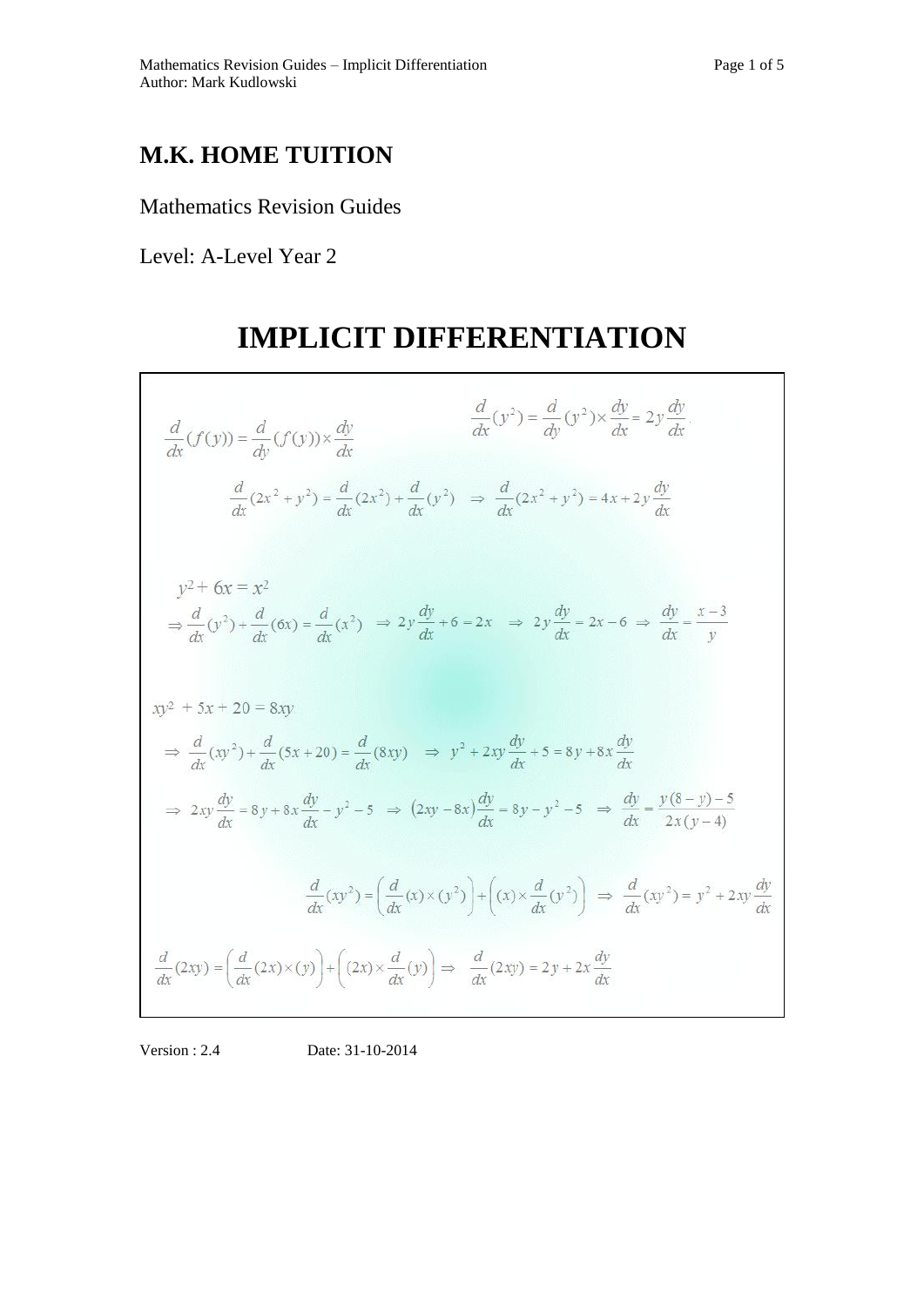### **IMPLICIT DIFFERENTIATION**

A function involving *x* and *y* is said to be **explicit** if *y* is clearly defined as a function of *x* alone.

 $y = 2x^2 + 3x - 5$  is an example of an explicit function; *y* is on the LHS, and the RHS is expressed fully in terms of *x.* 

 $y^2 + 3xy = 3x^2$  and  $x^2 + y^2 = 16$ , on the other hand, are **implicit** functions involving *x* and *y*.

Sometimes an implicit equation in *x* and *y* can be rearranged into an explicit one by separating the variables.

**Example (1):** Differentiate  $xy = 3$  with respect to *x*.

The equation can be rearranged as  $y = -\frac{y}{x}$  $y = -\frac{3}{x}$ , and from there we can directly work out *dx*  $rac{dy}{dx} = \frac{-3}{x^2}$ 3 *x*  $\frac{-3}{2}$ .

**Example (2):** Differentiate  $x^2 - 2y^2 = 7$  with respect to *x*.

Again we can separate the variables:  $x^2 - 2y^2 = 7 \implies x^2 - 7 = 2y^2$ 

$$
\Rightarrow y^2 = \frac{x^2 - 7}{2} \Rightarrow y = \sqrt{\frac{x^2 - 7}{2}}
$$

Having obtained *y* explicitly in terms of *x*, we can differentiate using the chain rule.

Let 
$$
u = \frac{x^2 - 7}{2} \Rightarrow \frac{dy}{du} = \frac{1}{2\sqrt{u}}
$$
 and  $\frac{du}{dx} = x, \Rightarrow \frac{dy}{dx} = \frac{x}{2\sqrt{\left(\frac{x^2 - 7}{2}\right)}}$ 

When an equation in *x* and *y* is given implicitly and the variables cannot be separated,

we find  $\frac{dy}{dx}$  $\frac{dy}{dx}$  by differentiating each term with respect to *x*. We must also remember that *dx*  $f(y) \times \frac{dy}{dx}$ *dy*  $f(y) = \frac{d}{dx}$ *dx*  $\frac{d}{dx}(f(y)) = \frac{d}{dx}(f(y)) \times \frac{dy}{dx}$  by the chain rule.

**Example (3):** Differentiate  $2x^2 + y^2$  with respect to *x*.

Here there is no right-hand side to the expression, and so we cannot separate the variables as in the first two examples, and so the result will be given in terms of *x*, *y* and  $\frac{dy}{dx}$  $\frac{dy}{dx}$ .

$$
\frac{d}{dx}(2x^2 + y^2) = \frac{d}{dx}(2x^2) + \frac{d}{dx}(y^2) \Rightarrow \frac{d}{dx}(2x^2 + y^2) = 4x + 2y\frac{dy}{dx}.
$$

Note the use of the chain rule in when differentiating  $y^2$  with respect to *x*.

$$
\frac{d}{dx}(y^2) = \frac{d}{dy}(y^2) \times \frac{dy}{dx} = 2y\frac{dy}{dx}.
$$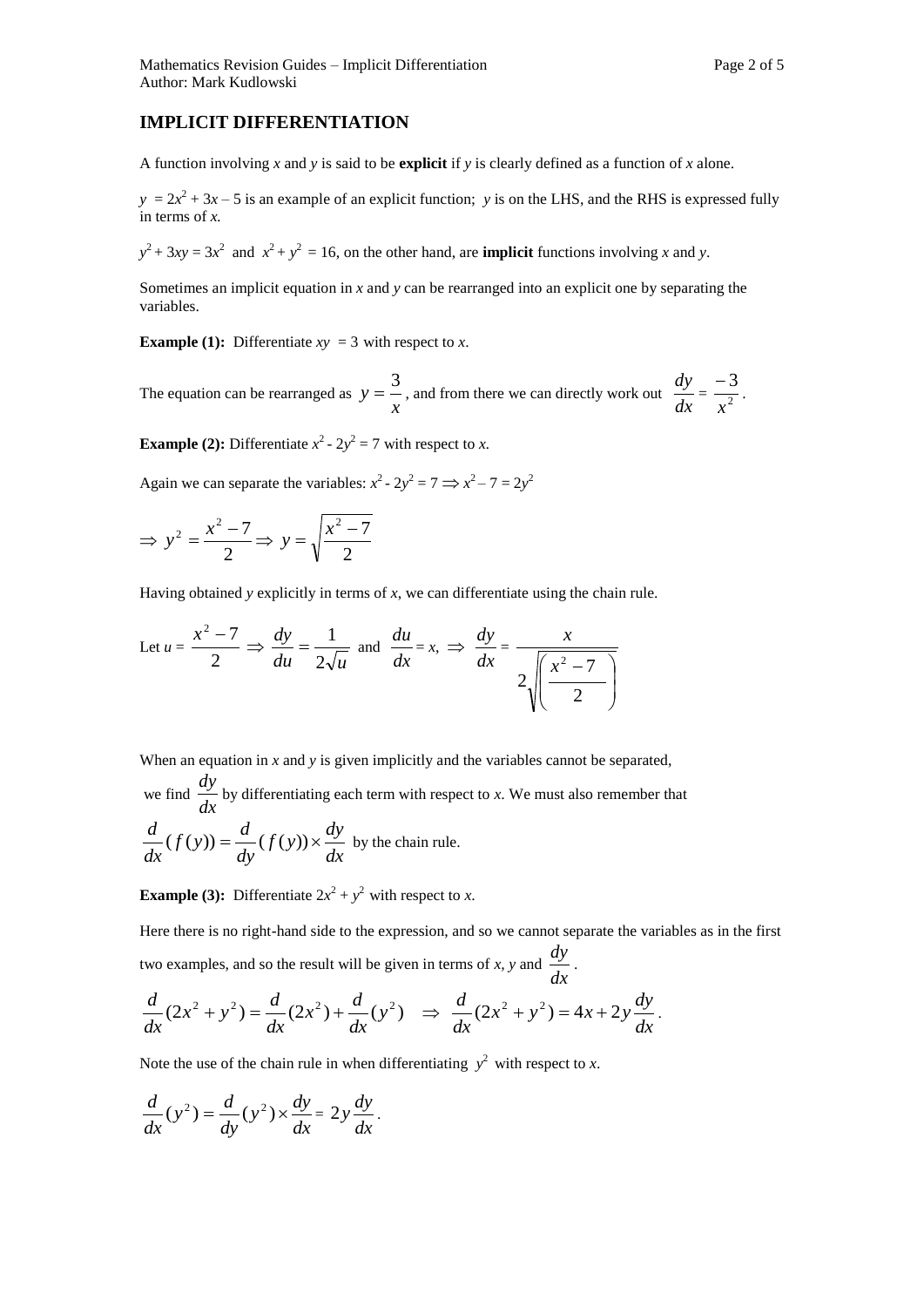**Example (4):** Differentiate 2*xy* with respect to *x*.

We need to use the chain rule and the product rule here.

$$
\frac{d}{dx}(2xy) = \left(\frac{d}{dx}(2x) \times (y)\right) + \left((2x) \times \frac{d}{dx}(y)\right) \implies \frac{d}{dx}(2xy) = 2y + 2x\frac{dy}{dx}.
$$

**Example (5):** Differentiate  $xy^2$  with respect to *x*.

Again, we need to use the chain rule and the product rule.

$$
\frac{d}{dx}(xy^2) = \left(\frac{d}{dx}(x) \times (y^2)\right) + \left((x) \times \frac{d}{dx}(y^2)\right) \implies \frac{d}{dx}(xy^2) = y^2 + 2xy\frac{dy}{dx}.
$$

**Example (6):** Find  $\frac{dy}{dx}$  $\frac{dy}{dx}$  in terms of *x* and *y* if  $y^2 + 6x = x^2$ .

This time, there is a little more algebra involved, where we need to bring the  $\frac{dy}{dx}$  $\frac{dy}{dx}$  term over to the LHS.

Differentiating each term with respect to *x* we have

.

$$
\frac{d}{dx}(y^2) + \frac{d}{dx}(6x) = \frac{d}{dx}(x^2).
$$
  
\n
$$
\Rightarrow 2y\frac{dy}{dx} + 6 = 2x \Rightarrow 2y\frac{dy}{dx} = 2x - 6 \Rightarrow \frac{dy}{dx} = \frac{x - 3}{y}.
$$

**Example (7):** Find the gradient of the tangent to the curve  $x^2 - 2y^2 = 7$  (from Example 2) at the point (5, 3) by implicit methods.

We could work out the gradient at  $x = 5$  by substituting into the explicit derivative

$$
\frac{dy}{dx} = \frac{x}{2\sqrt{\frac{x^2 - 7}{2}}}
$$
 (from Ex. 2)  $\Rightarrow$   $\frac{dy}{dx} = \frac{5}{2\sqrt{9}} = \frac{5}{6}$ .

The question asks for implicit methods, so rewriting as  $x^2 - 2y^2 - 7 = 0$  and differentiating term by term will produce an expression for  $\frac{dy}{dx}$  $\frac{dy}{dx}$  in terms of *x* and *y*.

$$
\frac{d}{dx}(x^2 - 2y^2 - 7) = \frac{d}{dx}(x^2) - \frac{d}{dx}(2y^2) = 2x - 4y\frac{dy}{dx}.
$$

Rearranging  $= 2x - 4y \frac{dy}{dx}$  $= 2x - 4y \frac{dy}{dx} = 0$  to make  $\frac{dy}{dx}$  $\frac{dy}{dx}$  the subject, we have  $4y\frac{dy}{dx} = 2x$ *dx*  $4y\frac{dy}{dx} = 2$ and finally  $\frac{dy}{dx} = \frac{y}{2y}$ *x dx dy* 2  $=\frac{\lambda}{\lambda}$ .

Substituting  $x = 5$  and  $y = 3$  gives a gradient of 6 5 at that point.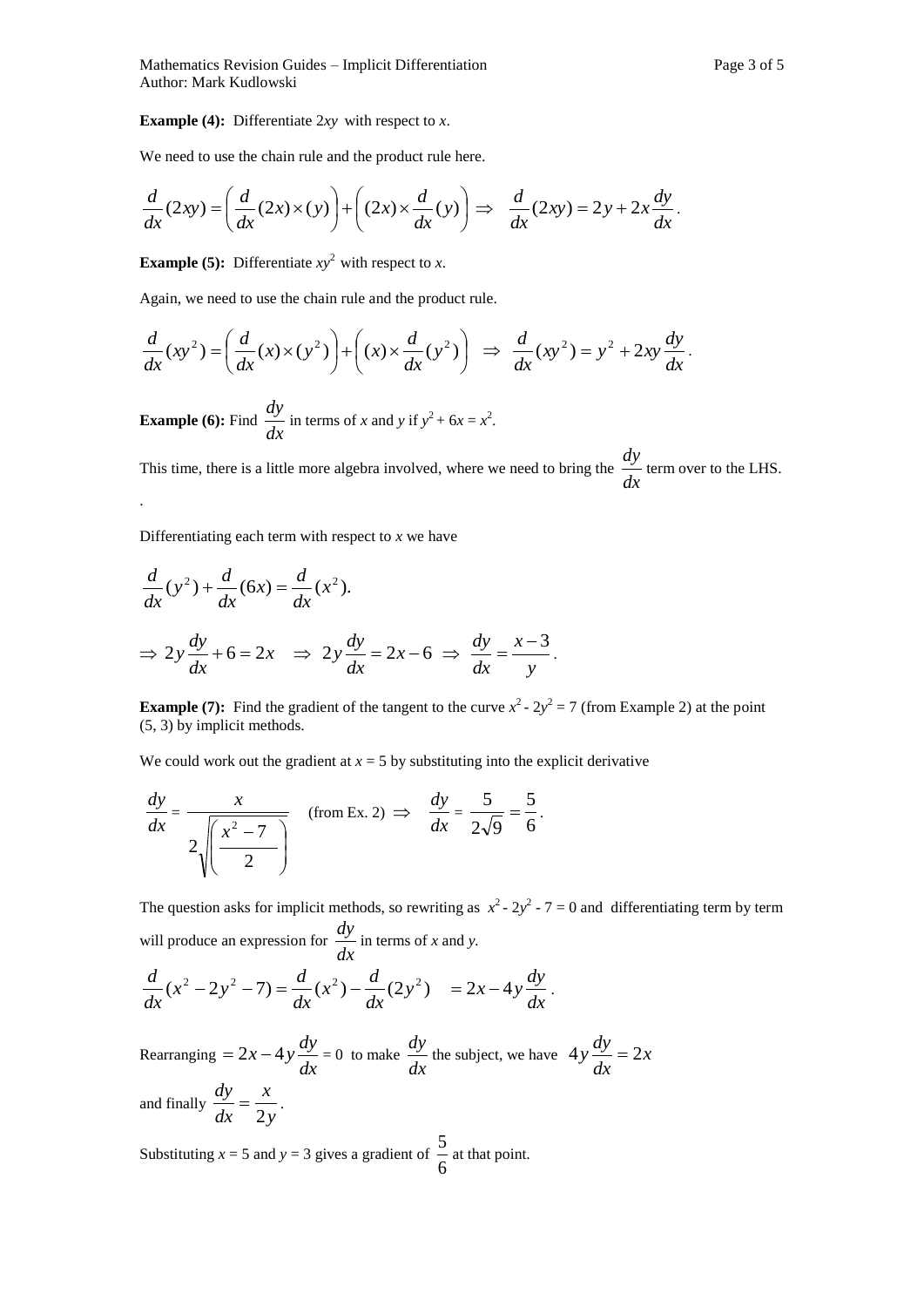**Example (8):** Find 
$$
\frac{dy}{dx}
$$
 in terms of x and y if  $xy^2 + 5x + 20 = 8xy$ .

This example is a little trickier, since here we need to use the product rule to differentiate  $xy^2$  and 8*xy*.

$$
\frac{d}{dx}(xy^2) = \left(\frac{d}{dx}(x) \times (y^2)\right) + \left((x) \times \frac{d}{dx}(y^2)\right) \implies \frac{d}{dx}(xy^2) = y^2 + 2xy\frac{dy}{dx}.
$$
\n
$$
\frac{d}{dx}(8xy) = \left(\frac{d}{dx}(8x) \times (y)\right) + \left((8x) \times \frac{d}{dx}(y)\right) \implies \frac{d}{dx}(8xy) = 8y + 8x\frac{dy}{dx}.
$$

Having worked those two products out, we evaluate the whole derivative term by term and rearrange to make  $\frac{dy}{dx}$  $\frac{dy}{dx}$  the subject.

$$
\frac{d}{dx}(xy^2) + \frac{d}{dx}(5x + 20) = \frac{d}{dx}(8xy)
$$

$$
\Rightarrow y^2 + 2xy\frac{dy}{dx} + 5 = 8y + 8x\frac{dy}{dx}
$$

$$
\Rightarrow 2xy\frac{dy}{dx} = 8y + 8x\frac{dy}{dx} - y^2 - 5
$$

$$
\Rightarrow (2xy - 8x)\frac{dy}{dx} = 8y - y^2 - 5
$$

$$
\Rightarrow \frac{dy}{dx} = \frac{y(8-y)-5}{2x(y-4)}
$$